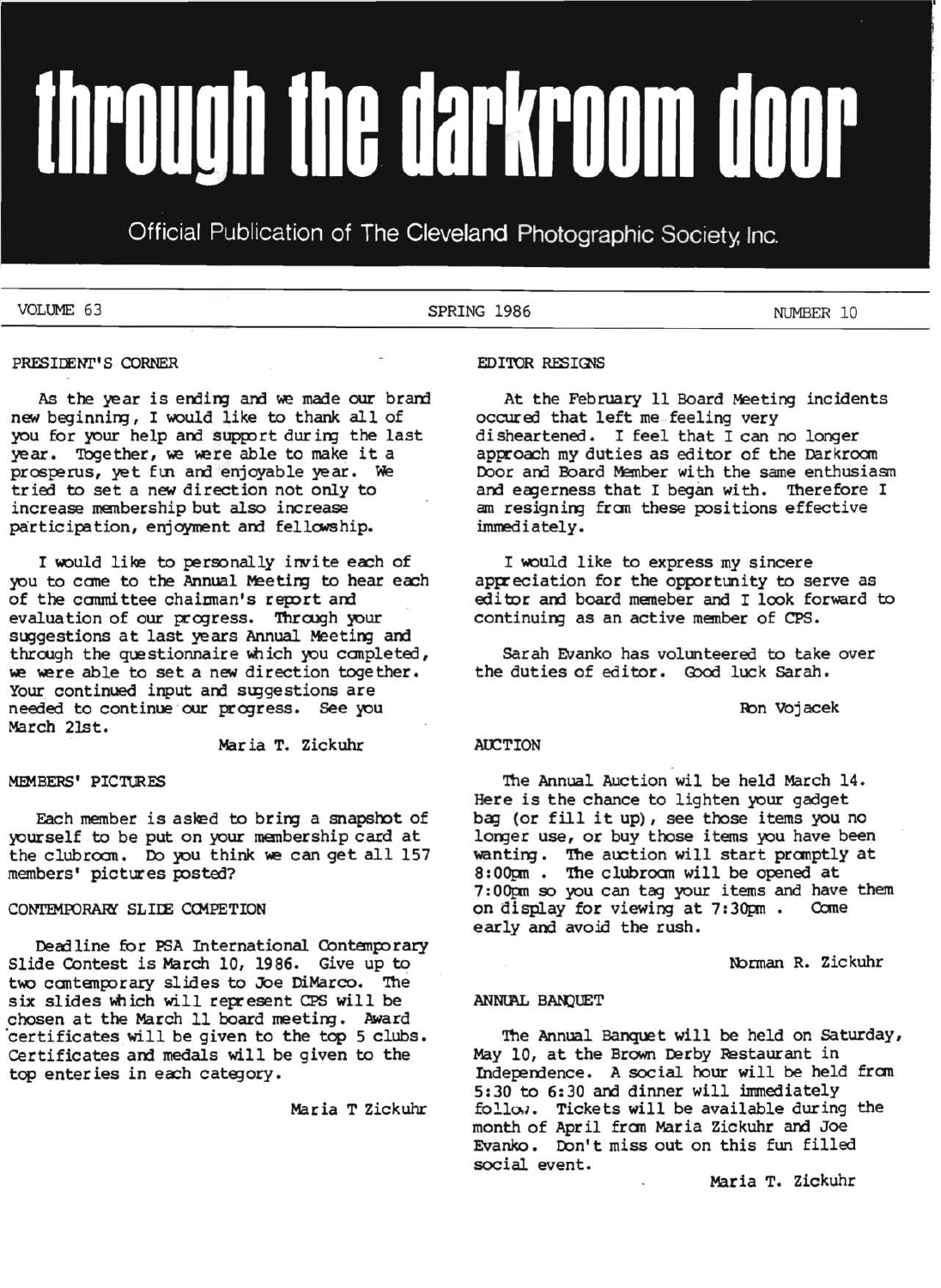### PHOTOJOURNAL ISM COMPETITION

Our annual Photojournalism Competition will be held Friday, May 9. It is open to slides, black and white prints and color prints. Each member can submit two entries in each category.

Photojournalism is defined as photoghraphy that tells a story or records an event. It usually evokes an emotional reaction on the part of the viewer.

Let's plan our entries now and make this the best photojournalism night that the club has had.

Tom Litzler

### 

### YEAR END PICTORIAL SLIDE

Members who competed during the year are eligible to receive various awards at year end. Each maker may submit eight of their competing slides for consideration. Beside the Slide of the Year, and 1, 2, and 3 place slides in Class A & B, awards will be given for Best Creative Slide, Best Human Interest, Best Backlighted, Best Pattern and Best Portrait. Deadline for turning in your eight slides in to Bob Burns is April 25.

### APRIL 4TH PICTORIAL SLIDE COMPETITION

This will be our last competition of the year. The assigned subject is LINES. Your slides must have been taken since June 1, 1985, not have been entered in a previous competion, and you may have a title of your choice. Double Points will be awarded.

### TRAVELETTE - PHOTO ESSAY COMPETITION MAY 16

Your entry must be limited to 20 slides and not exceed 5 minutes on the screen. You should have, in those 20 slides, a title slide and an 'end' slide. It takes time to put a presentation together, better get started. Last year we had a very, very low participation. We need more entries: show us where you've been, tell us a story, etc. Questions, tips, suggestions, wee Bob Burns who will have a sheet covering such things for you.

### Bob Burns

### **HOCKING HILLS FIELD TRIP**

Reserve the weekend of May 2, 3 and 4 for a fun filled field trip to Hocking Hills. We will meet for a campfire at Top o' the Caves Campground Friday night. Saturday we will caravan through the Hocking Hills and end our day with a potluck supper for those who wish to come. The weekend events will conclude Sunday at 1:00m . See Maria Zickuhr or Joe DiMarco for details. Pick up an information sheet at the clubroom and make your own reservations early. Space is limited.

Maria T. Zickuhr

### NATURE SLIDE YEAR END COMPETITION

Nature slide makers may enter eight slides in year end competition. This year, for the first time, two additional slides may be entered for judging in the Art in Nature category. Class A slides may be entered in either Zoology or General. Slides need not have been prize winners but they must have been entered during the current competition year.

In addition to Year End awards, a Nature Slide of the Year and the Henry Mayer Award will be given. Each may be selected from either class but are to be different from those selected in the Year End Competition places. Art in Nature slides are not eligible for Slide of the Year or the Henry Mayer awards.

If you have any questions, please contact Chairman Eltha Bartels. All slides for Year End competition are due to Eltha no later than the annual meeting.

Eltha Bartels

### MEMORIAL FOR BILL MEYER

CPS will be sending a gift to the Metroparks in memory of Bill Meyer, an avid nature photographer who spent many an hour in the park. It has been suggested a tree or flowering dogwood be planted in his honor. Donations can be given to me at the clubroom or mailed to me at home. I will be meeting with Ken Gober, Chief Naturalist at the Rocky River Reservations to make final arrangements.

Maria T. Zickuhr

A PRINT SHOW BY TOM LITZLER WILL BE SHOWN AT THE CLUBROOM DURING THE MONTH OF MARCH. ED WILLIS WILL PRESENT A PRINT SHOW DURING THE MONTH OF APRIL. COME DOWN AND TAKE A LOOK.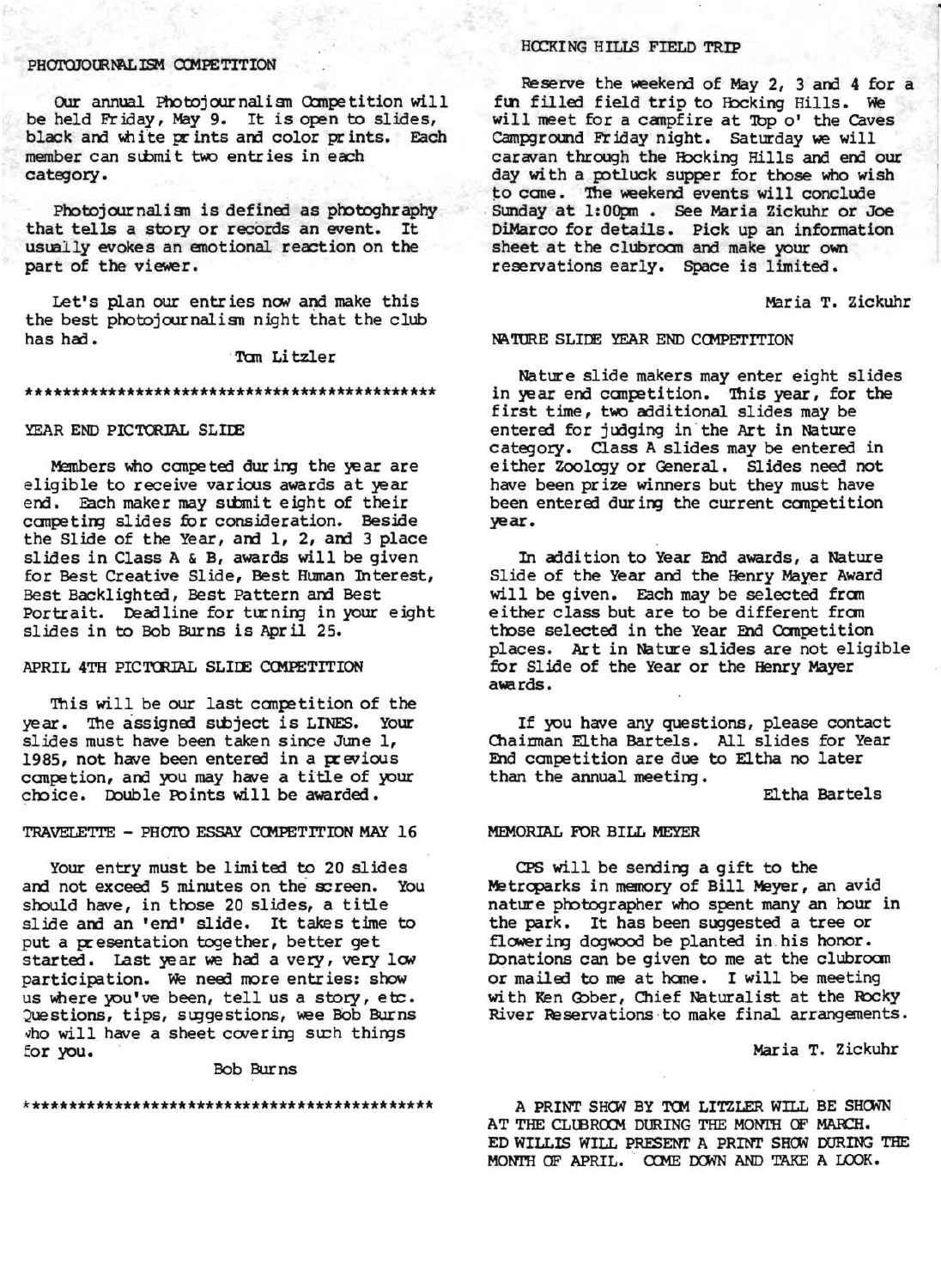### KODAK DISCOUNT COUFONS

Attached to his newsletter are coupons which I have been able to obtain fram Kodak. Because our club is a member of PSA we have been able to receive 150 coupons worth \$13.00 in discounts on Kodak merchandise.

Maria T. Zickuhr

### S IERRA CLUB

A spectacular multi-media show, The last Days of Shangri-la, by Galen Rowell, is being sponsored by the Sierra Club of Northeast Ohio. The show will be held in Akron on April 25 at 8:00pm at the First Corgregational Church, 292 E. Market St and in Cleveland Apr *il* 26 at 5: 00 & 8: OOpm at the MJseum of Natural History.

Tickets are \$6.00 in advance at leading Outing stores, Bookstores and at all Dodd Camera stores or by calling the Sierra Club at 434-2177 in Akron or 229-2413 in Clevelam.

### NEW MEMBERS

The Cleveland Photographic Society welcomes ten new members:

DAVID BOTNICK enjoys prints, slides, nature, pictorial and scientific photography. MICHAEL COTLEWE enjoys color prints, sports,

travel and nature photography. BARBARA DURHAM is interested in color slides,

nature, pictorial, human interest and travel photogr aphy •

JAMES MODERMOTT enjoys all aspects of photogr aphy.

PETER PERRY is interested in black  $\epsilon$  white pr ints, color slides, hunan interest am pictorial photography.

DONALD REED enjoys black & white prints, color slides, human interest, portraits and photojournalisn •

MARY' ANN STRATHERN interests include color slides, human interest, nature and travel photogr aphy •

ANN WINTLE enjoys nature am pictorial photography.

TRACY WRIGHT is interest in all phases of photography.

SANDY SHAFT enjoys nature photography.

### CLEVELAND AQUARIUM MOVES TO ZOO

The Clevelard Metroparks System has assumed the Aquarium's operation. It will be located in the west wing of the Primate and Cat Building. Renovation of the building is under way. Completion is scheduled for spring. cont.

The west wing will include 36 aquatic exhibits. Otters, Sea Lions, Snake and Turtles camirg fram the Aquarium will also find new hanes at the zoo.

An reptile exhibit will soon be added too.

Ger. J.

### *\*\*\*\*\*\*\*\*\*\*\*\*\*\*\*\*\*\*\*\*\*\*r\*\*\*\*\*\*\*\*\*\*\*\*\*\*\*\*\*\*\*\**

"LOVE" COMPETITION February 14

SLIDES PRINTS

| 1 Darlene Toth | 1 Sarah Evanko  |
|----------------|-----------------|
| 2 Sanford Saul | 2 Leroy Dierker |
| 3 Bob Myers    | 3 Bob Kocsis    |

SPECIAL PROGRAMS

The Valentine's Day program was a big success! It turned out be more of a party than a competition. I hope everyone present enjoyed themselves. Thanks to all the members who brought down entries - you were all "winners".

### PLEASE NOTE

On April II, Alfreda Dembsey of Camera Guild will present her program, ·Winter in Yellowstone". It is a breathtaking and informative journey into Yellowstone National Park during the ·off season".

On Apri125, we will present P.S.A.'s program, "Tops in Photography". Come and see all the award winning slides from<br>the past year in P.S.A. .

Joe Evanko

THROUGH THE DARKROOM DOOR Is *publlahod by*  THE CLEVELAND PHOTOGRAPHIC SOCIETY, INC. 1549 Superior, Cleveland, Ohio 44114 Phone: 781-i533

\*\*\*\*\*\*\*\*\*\*\*\*\*\*\*\*\*\*\*\*\*\*\*\*\*\*\*\*\*\*\*\*\*\*\*\*\*\*\*\*\*\*\*\*



EDITOR<br>RON VOJACEK  $8.1.351 - 0529$ 4015 Walter Avenue BUSINESS MANAGER FRANK rTTO . . .991-4286 3326 Dorchester Road CIRCULATIC V GERRY JUSKENAS .... ... . ... 932-6019 2896 Washington Boulevard **PRESIDENT**<br>MARIA ZICKUHR MARIA ZICKUHR . . .351-6035 4234 W. 62 VICE PRESIDENT<br>JOE EVANKO .............................221-7506<br>SECRETARY<br>GRETCHEN TROPEA................261-8172 24001 Devoe Avenue TREASURER FRANK J. OTTO ... ... ............... 991-4286 3326 Dorchester Road